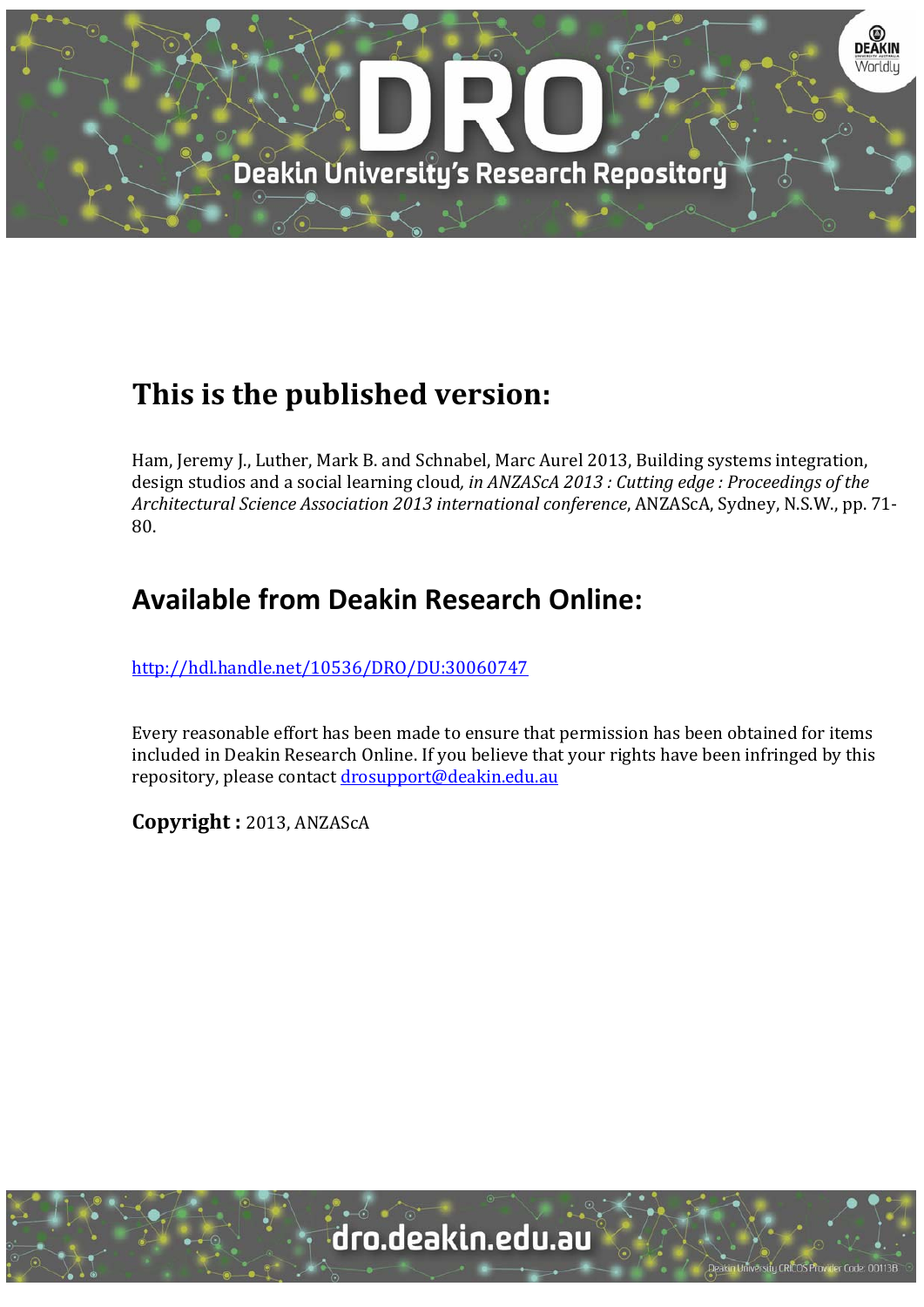M. A. Schnabel (ed.), *Cutting Edge: 47th International Conference of the Architectural Science Association,* pp. 71–80. © 2013, The Architectural Science Association (ANZAScA), Australia

## **BUILDING SYSTEMS INTEGRATION, DESIGN STU-DIOS AND A SOCIAL LEARNING CLOUD**

JEREMY J. HAM<sup>1</sup>, MARK B. LUTHER<sup>2</sup> and MARC AUREL SCHNABEL<sup>3</sup>

*1, 2 Deakin University, Geelong, Australia {jjham, luther}@deakin.edu.au 3 School of Architecture, Chinese University of, Hong Kong, China marcaurel@cuhk.edu.hk*

**Abstract.** Building Systems Integration (BSI) within architectural design studios are often seen secondary, as side task, or unnecessary. This is due to the overall perception that does not relate to the design activity and hence is a desired learning outcome. Akin to this a continuous and relevant integration of Learning Management Systems and blended learning environment is not employed in many design studios. This paper describes how BSI can be connected and integrated to design activities that offer a holistic view of architectural design learning. The presented studio includes various online and blended learning activities, social communication platforms, cloud-based instruments and evaluation tools with the goal to enhance the learning outcome and the collaboration between peers, studio instructors, research staff, and outside practitioners.

**Keywords.** Design studio; pedagogy; social networks, building systems integration;

## **1. Building Systems Integration**

In an effort to better understand the planning, function and design of technology in buildings, Rush (1986), developed a diagnostic approach. Several other architecture scientists and practitioners endorsed this process at that time contributing to his work. The uniqueness of categorising an architectural project into four distinctive systems; *envelope, structure, mechanical* and *interior* was quite progressive in the beginnings of diagnosing the roles of technology in building construction.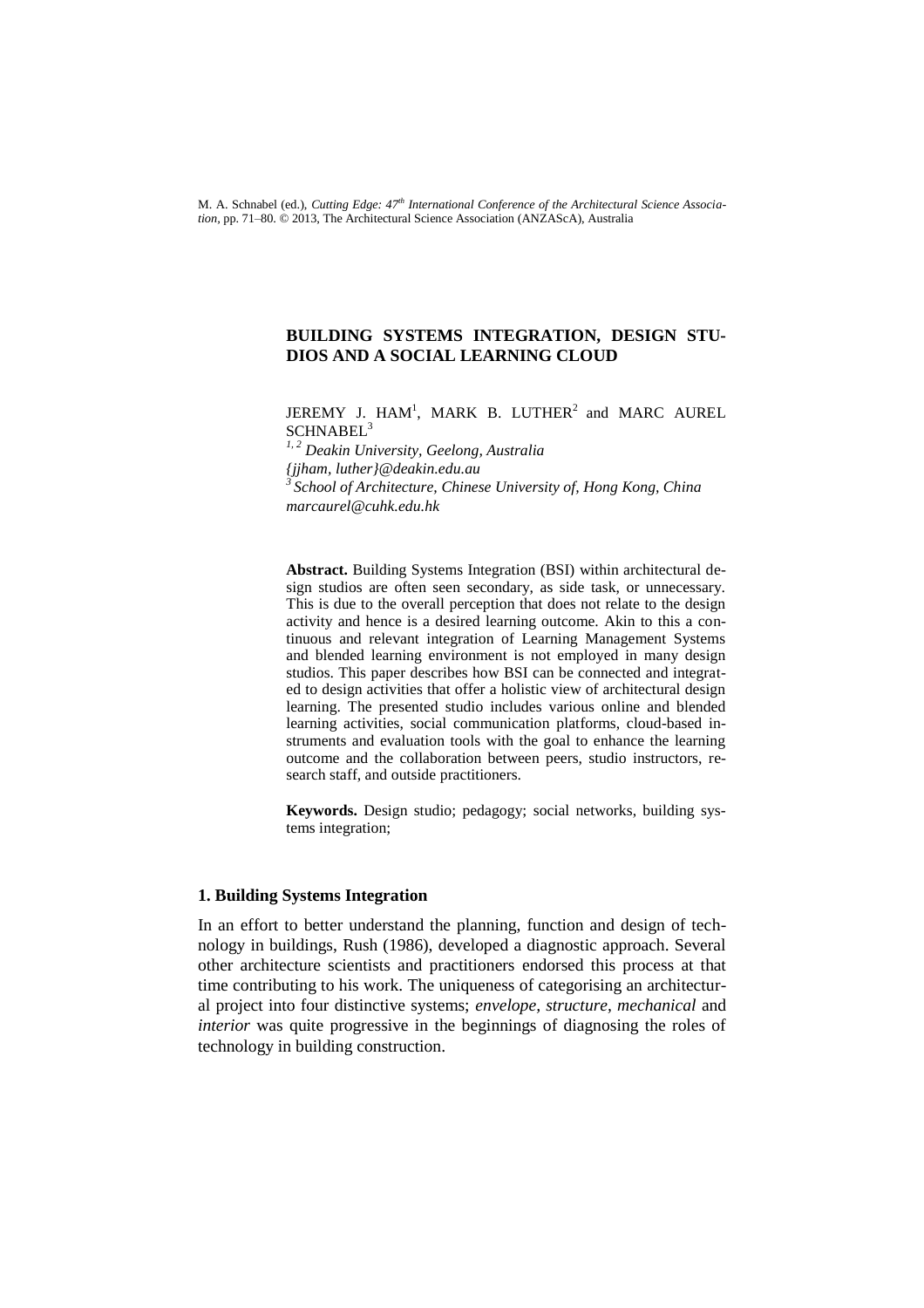Building Systems Integration (BSI) theory provides an informative method of understanding the role and assembly of technology in buildings. Rush defines a system as "a coherent set of physical entities organised for a particular purpose". And that systems work or are successful, "when their results correspond to the intentions or goals based upon identified needs, established for it". Rush continues this diagnostic approach to explain that the four systems have five distinctive attributes in how they relate to one another. A system and its technology have several levels of integration that can either be; *remote*, *touching, connected, unified or meshed* with each other. In a sense, BSI theory provides a mechanism towards understanding the relationship and roles of technology in building. Examples are used of existing projects to test the theory within itself and to demonstrate its validity as a means of better understanding the complexity of a particular design (see Figure 1).



*Figure 1 Typical building section and BSI diagramming method (source: Rush, 1986 pg.366)*

In retrospect, BSI theory is absent of site and climate analysis, although it could be argued that it is somewhat embedded in a later diagnosis on environmental quality (IEA) and technology systems: lighting and acoustics. Nevertheless, what is probably most important is that this analysis serves as a primer and gives recognition to the relationships and roles of services in a building.

## **2. BSI in the Design Studio**

Kvan (2004) brings it clearly to the point: "Computers are a problem". Akin to this, in most design studios BSI, simulations, and other computer support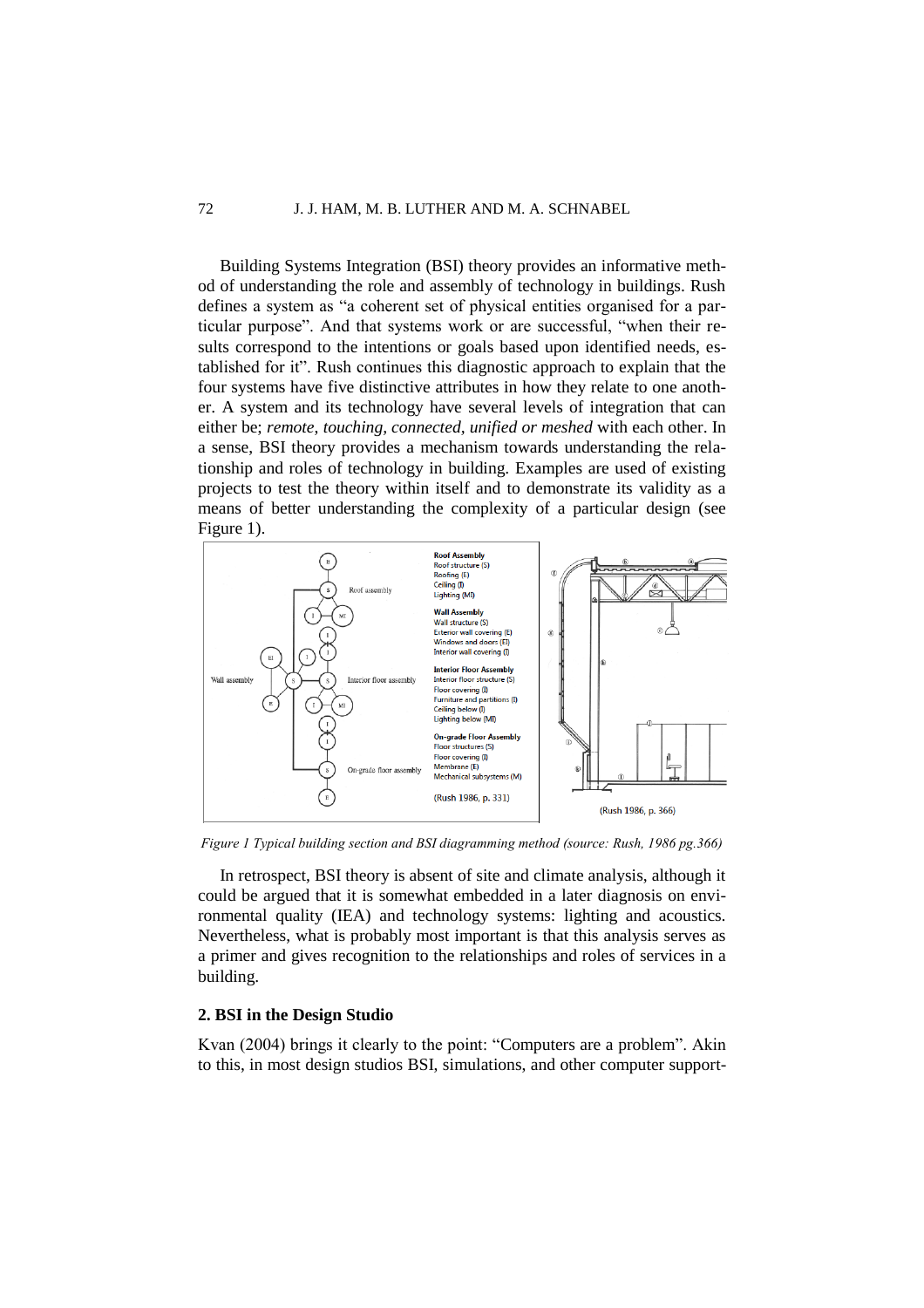ed technical issues are considered as the 'problem'. However, the real issue is that we need to address is how we teach and, behind that, why we teach BSI.

Most approaches to studio or more generally problem-based learning (PBL) are sequential following the conventional method of Albanese and Mitchell's (1993) seven steps model. Yet, this linear format is limiting and imposes a structure that does not fit with an iterative and reflexive processes facilitating deep learning. Flexible interplay between the seven steps improves the social engagement of students of the 'Net-generation' (Oblinger and Oblinger, 2005), especially where social networking sites are used to replace or augment the PBL tutorial or studio. Integration of various aspects of architectural design, services, structure and technologies into the design studio has to follow a non-linear learning.

In a modification of Salmon's (2000) model of learning, the experience is the context surrounding the process of knowledge construction, which is a interlinking of concepts and actions spanning two broad areas of endeavour: educational/technological scaffolding and social interactivity (Figure 2). Access to resources and problem development inform the scaffolding while social interaction and information exchange are facilitated by the potential for interactivity of the learning tasks. All components of the process are interlinked. Since all members of the learning community (teachers, students and other relevant stakeholders) contribute to knowledge construction, they are not represented as disparate entities in this model. The traditional steps of PBL are subsumed in the educational scaffolding but are modified to suit the learning of core building technologies, BSI, structure within the context of architectural design.



*Figure 2: A social interaction model of e-learning by Howe and Schnabel (2011)*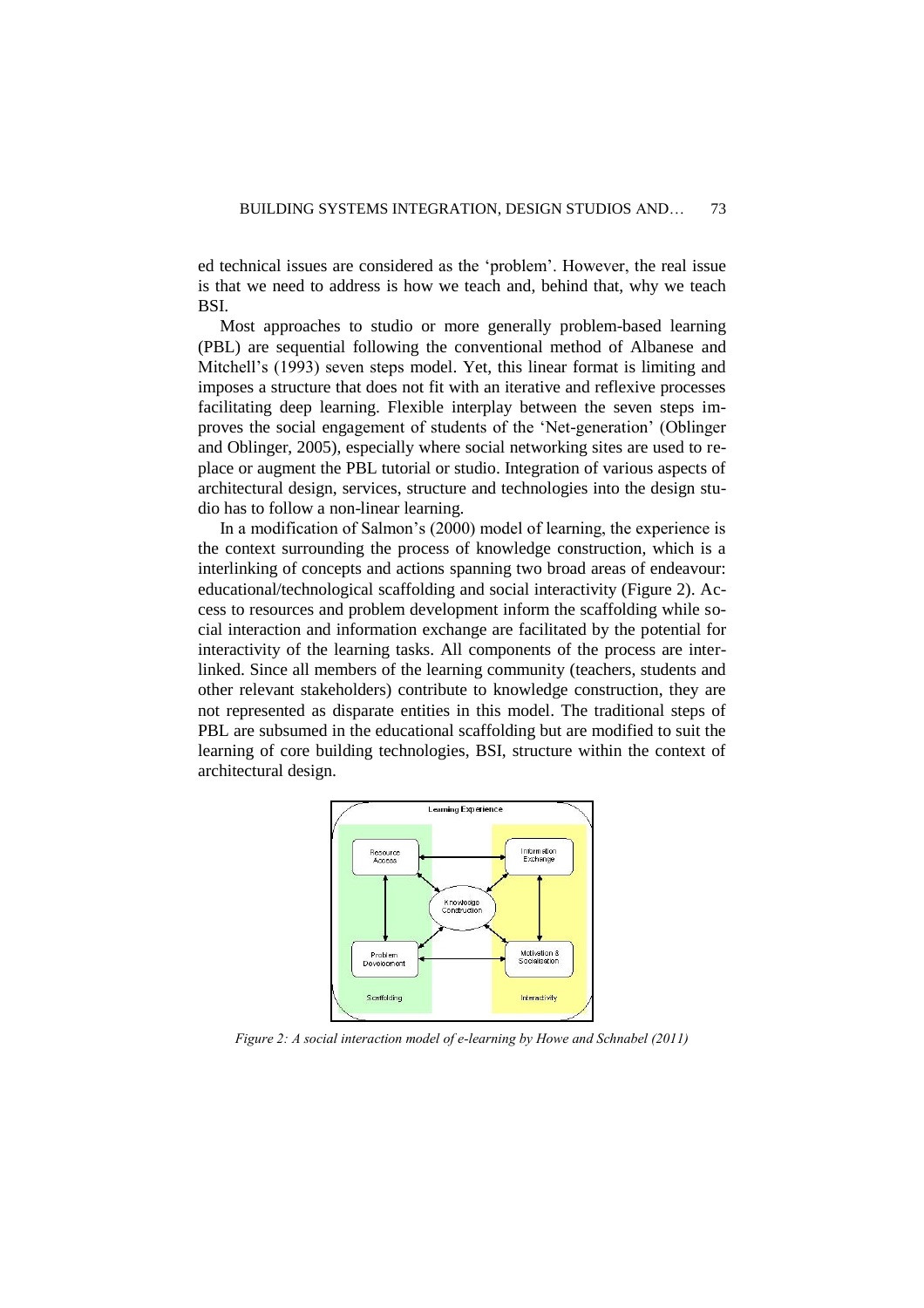## 2.2. HONG KONG AND AUSTRALIAN PERSPECTIVES

In Hong Kong, akin to many other Asian cities, space comes with a premium. Hence an efficient integration of BSI is crucial for successful architectural design and its realisation in its built form. Subsequently architectural curricula pay special attention to include BSI throughout the various design studios on the undergraduate programme. For example at the Chinese University of Hong Kong one design studio (in Year2, Term2) addresses architectural issues with a particular focus: to examine the role of building technology in architectural design. More comprehensively, studio projects engage design in ways that relate to architectural theories, design technologies, building services, critical innovations, and pragmatic processes. Hereby the studio employs a systematic approach that begins with identifying real or perceived potentials latent in the physical environment, developing them as an architectural strategy, and lastly evaluating performance through either simulation or physical testing.

In another studio in Year 3, Term2 students develop a comprehensive building design that has at its core BSI, structure and 'buildability'. The design proposals have to satisfy these fundamental requirements while also expressing a design concept that has clarity and a consistent formal order.

The Australian perspective of BSI in the design studio appears very different to that of Hong Kong. Design studios in the undergraduate degree at Deakin University have a predominant focus on smaller scale, low-rise building typologies. First and second year projects are focussed on basic design studies, housing and teamwork design processes (Tucker, 2013), smallscale pavilions (Ham, 2003) and low-rise building types (Ham, 2002). By the third year of the degree, students have not been exposed to multi-storey, complex building briefs that require the consideration of commercial building systems. Services are largely left out of the design equation. Parallel to design studio education is teaching of communications, design theory and construction technology in separate units. There are relatively low levels of integration of other units into the design studio, particularly in the area of construction technology and services design.

The low urban, suburban and rural density of sites in Australia and excess of available space significantly decrease the urgency through which BSI needs to be considered in the design studio. Consequently, most projects are either of a typology or scale, or a brief type that does not assess students' consideration of BSI in their design work. If it is not assessed, then it is often left out and not given detailed consideration.

The differences between Hong Kong and Australia in this context are noteworthy. Because of the constraints on space within the dense urban con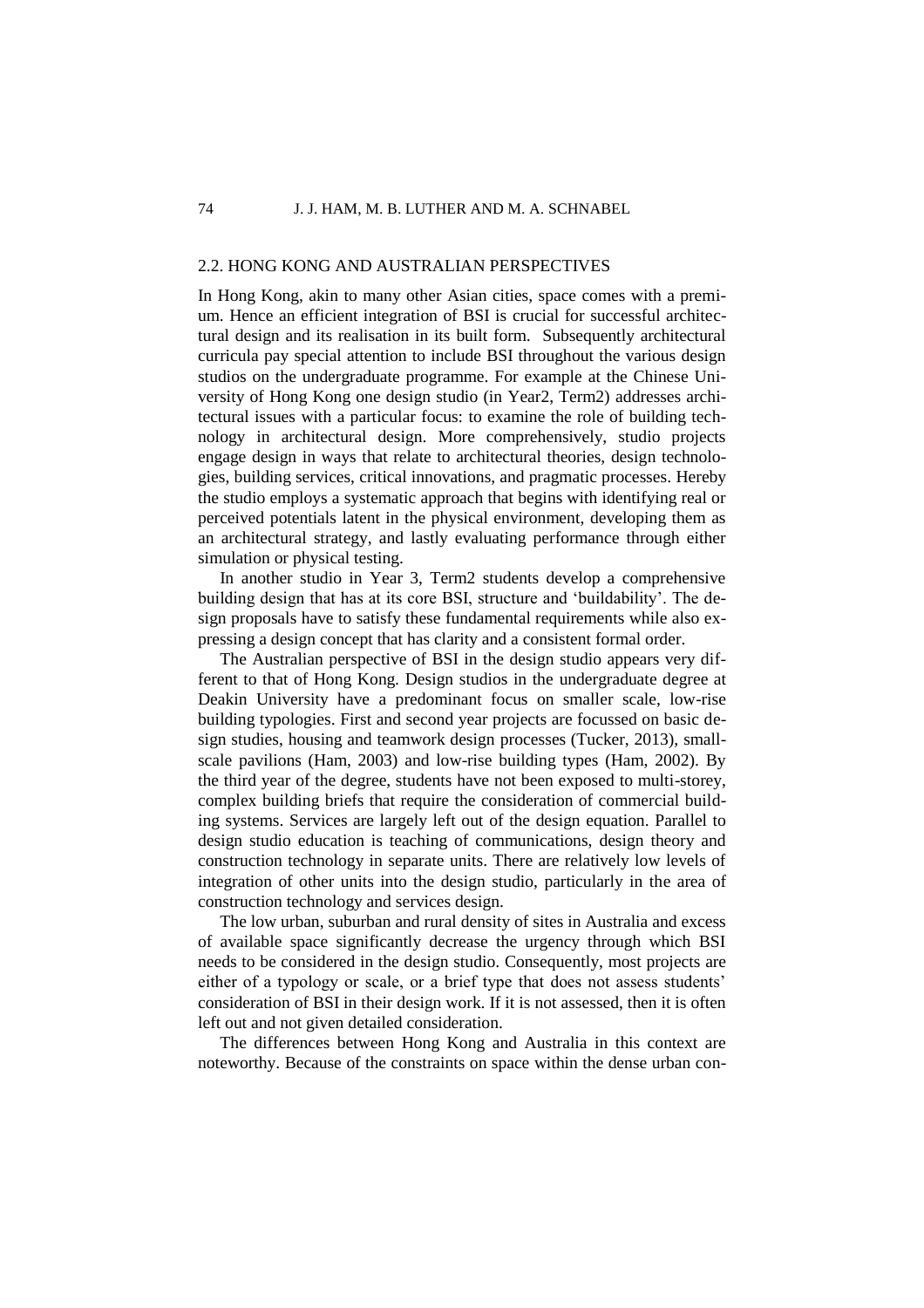text of Hong Kong, there is a greater urgency for students to consider BSI in the design studio and develop basic understandings of the space that services require within the building volume. There appears to be a direct relationship between the urban context within which the University exists and the nature and scope of design projects.

Through the findings by Schnabel and Ham (2012) studios at both CUHK and Deakin University now include various online and blended learning activities, social communication platforms, cloud-based instruments and evaluation tools with the goal to enhance the learning outcome and the collaboration between peers, studio instructors, research staff, and outside practitioners. By providing a degree of self- and collaborative-learning the studio setting integrates the construction of knowledge of building technologies, testing and prototyping, and prepares students for professional working environments.

The focus of this paper is a design studio at Deakin University that inverts the relationship between the home University's urban context, the scale of the design studio and the requirement for students to consider BSI in their design work.

## **3. A case study of BSI-integrated design studio**

We outline a third year design studio at Deakin University. Architecture 3B is a capstone unit in the last trimester of the Bachelor of Design (Architecture) course. The unit explores the international context of sustainable design, in relation to the cultural and climatic conditions of overseas sites. The commercial context of architectural design also forms the basis of design projects within the unit. These are considered in relation to the need to balance commercial factors within the context of positive contributions to the city.

The unit guide defined the unit learning outcomes that included integrate structure, envelope and interior systems into the design of buildings, the integration of basic aspects of the integration of building services into the design of buildings and designing within an international context- in consideration of climate, site, urban context and culture.

Students were introduced to of the concept of RARE (Renewable, Adaptive, Relocateable and Environmental) Architecture (Altomonte and Luther 2006). RARE Architecture considers site & climate analysis, flexible & adaptive structural systems, renewable materials, modular building systems, adaptive building envelopes, and non-conventional energy, HVAC and water collections systems.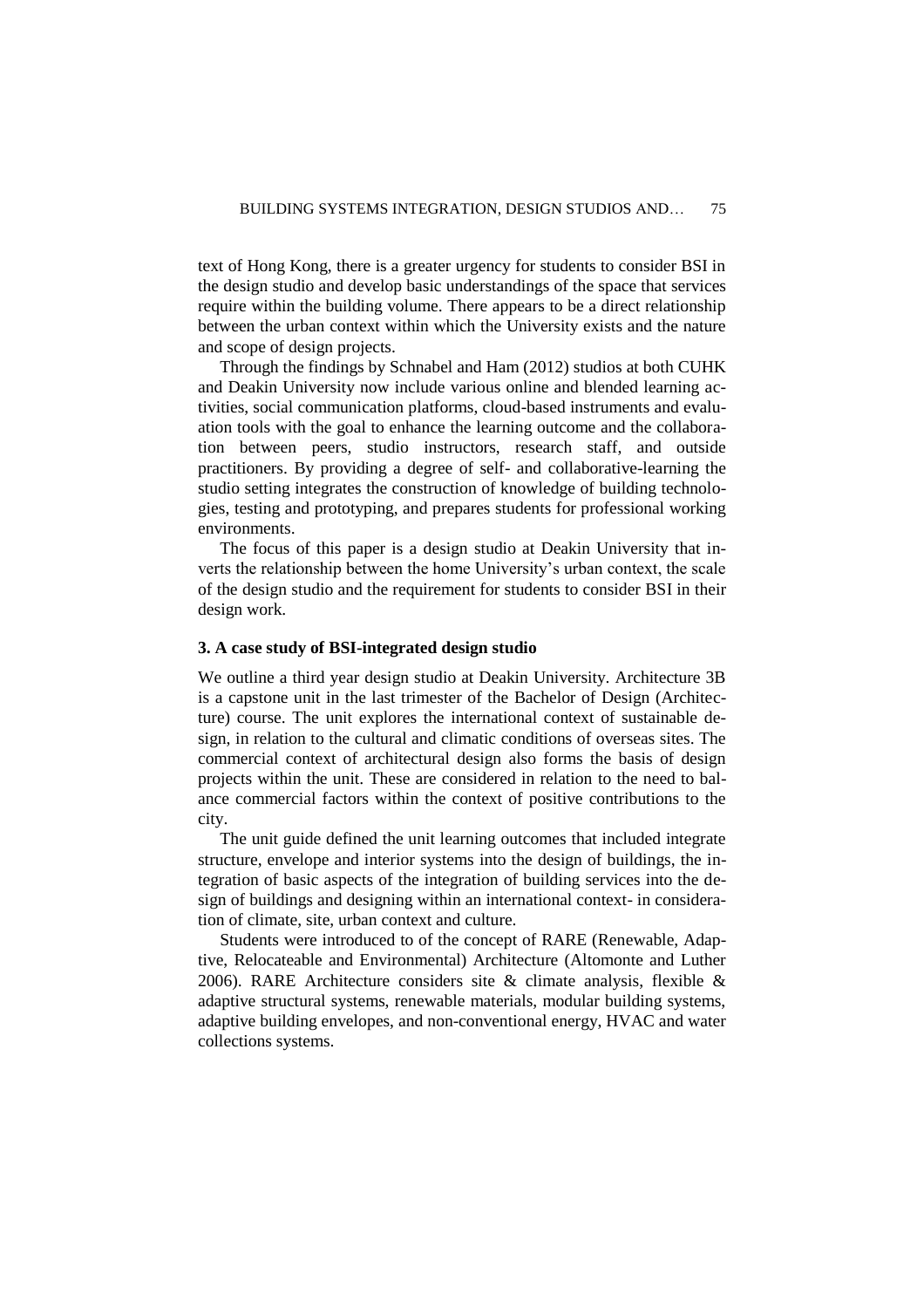The unit is delivered through two projects and a digital reflective folio. Project 1, worth 20% involved the design of a modular, mass-produced Fab-PreFab Cell for use in a multi-storey building. For this project, groups of four students were asked to consider themselves to be creative idea generators charged with the task of researching and exploring design issues related to RARE architecture, mass production, modularity and prefabrication. They were asked to design a RARE mass-produced prefabricated building "Cell" for potential use in multi-storey buildings and present this in the form of a brief video to be hosted online.

The second project, worth 50%, purposefully places students outside of the 'comfort zone' of the Australian low-rise urban context through the design of a mixed-use multi-storey building for a site in Hong Kong. The building design brief is founded on the application of the principles of R.A.R.E. Architecture in relation to addressing the factors of environmental, social and economic sustainability. Critical to the success of integration of BSI into the design studio is the addition of these criteria into marking schemas. Students are assessed on their ability to integrate BSI into their design processes.

## 3.1. A SOCIAL LEARNING CLOUD

The third year design studio operates within the model of the Social Network Virtual Design Studio (SNVDS). This model utilizes Social Networks (SN) and Web 2.0 technologies, including FaceBook, Skype, Flickr, YouTube in addition to University LMS-based cloud learning tools. BSI knowledge is integrated directly into lectures through Skype-based presentations on robotics, high-rise building design from offshore participants in Hong Kong, China and Germany.

Schnabel and Ham (2013) anticipated the re-conceptualisation of the current model of SN integration at University to increase linkages between the Social-Physical, Social-Digital, Learning-Physical and Learning-Digital networks. This is achieved by developing a student-centred approach that attempts to break down the barrier between the University LMS and other aspects of the students' SN's and integrates social networking to the core of the curriculum (Figure 3).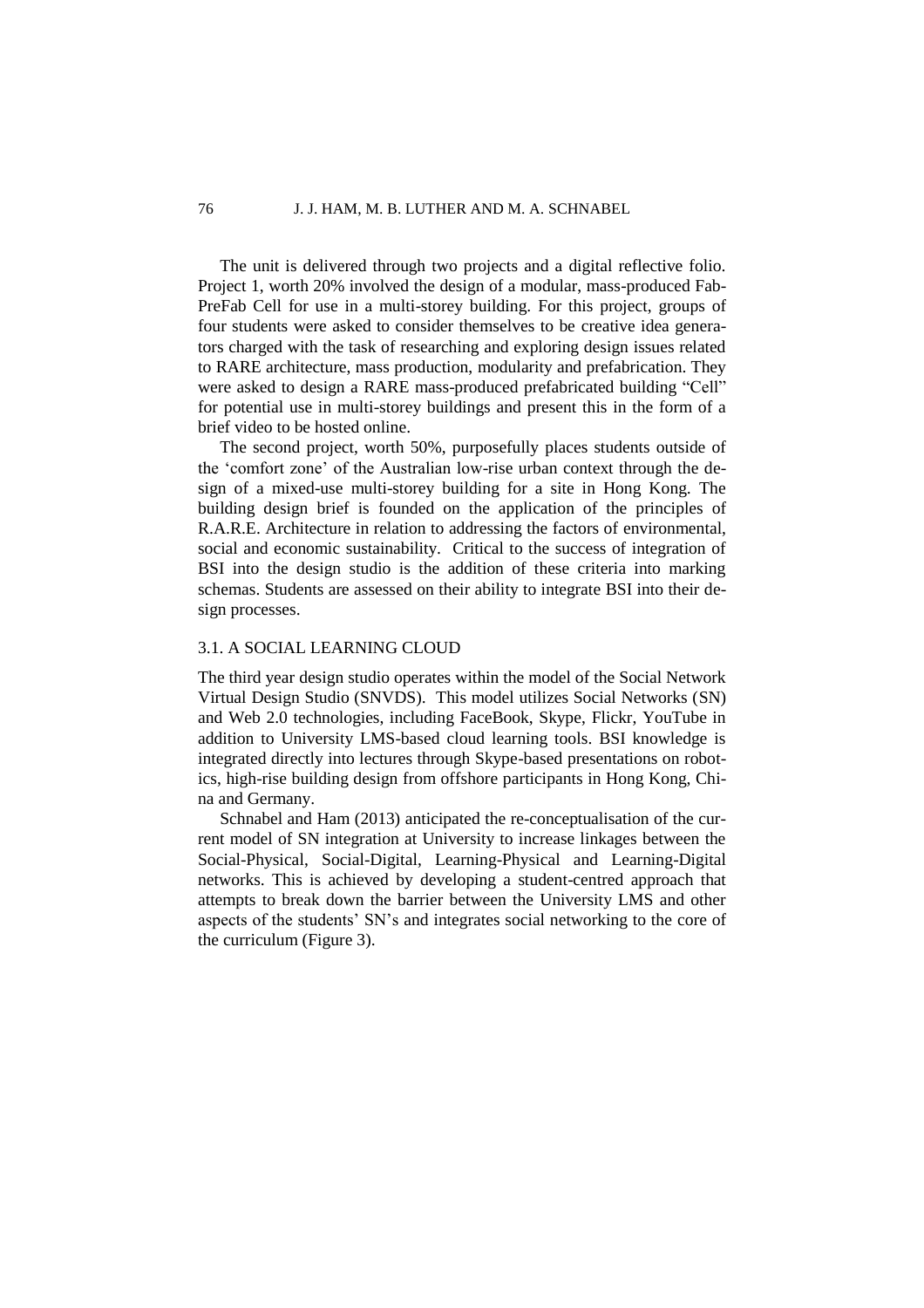#### BUILDING SYSTEMS INTEGRATION, DESIGN STUDIOS AND... 77



*Figure 3: Re-conceptualising SD and LD networks around a SLC learning environment*

Through the creation of online virtual galleries of student work (refer Ham, Schnabel and Datta, 2012) and student engagement in a FaceBook 'Social Learning Cloud (SLC)' a vast body of project resources are crowdsourced. Given the issues of complexity of the brief, operation outside of the cultural and environmental context and the requirement to integrate BSI into the PBL environment, the SLC proved a valuable resource.

A SLC system forms the core of a blended learning environment that intersects on- and offline learning and social networks and has the potential to blend the boundaries of individual units, courses, years and the lifelong learning in authentic contexts, subsequently greatly enabling and enhancing students' learning experiences.

Hence the SLC facilitates 'cloud learning' – the interaction of particles within cloud; flow – the seamless acquisition of knowledge; synchronous and asynchronous learning modes –enabling of Just-In-time Learning; 'knowing is there' and 'knowing it' – both access to knowledge and deep learning; and identity – the need of learners to belong to an environment that matches the level, skills and communication of the individuals.

The social engagement of learners is vital to successful learning. Students and professionals alike engage within their activities also socially. Current online social communication system can become devices to facilitate the learning. Subsequently all aspects of architecture, including BSI can become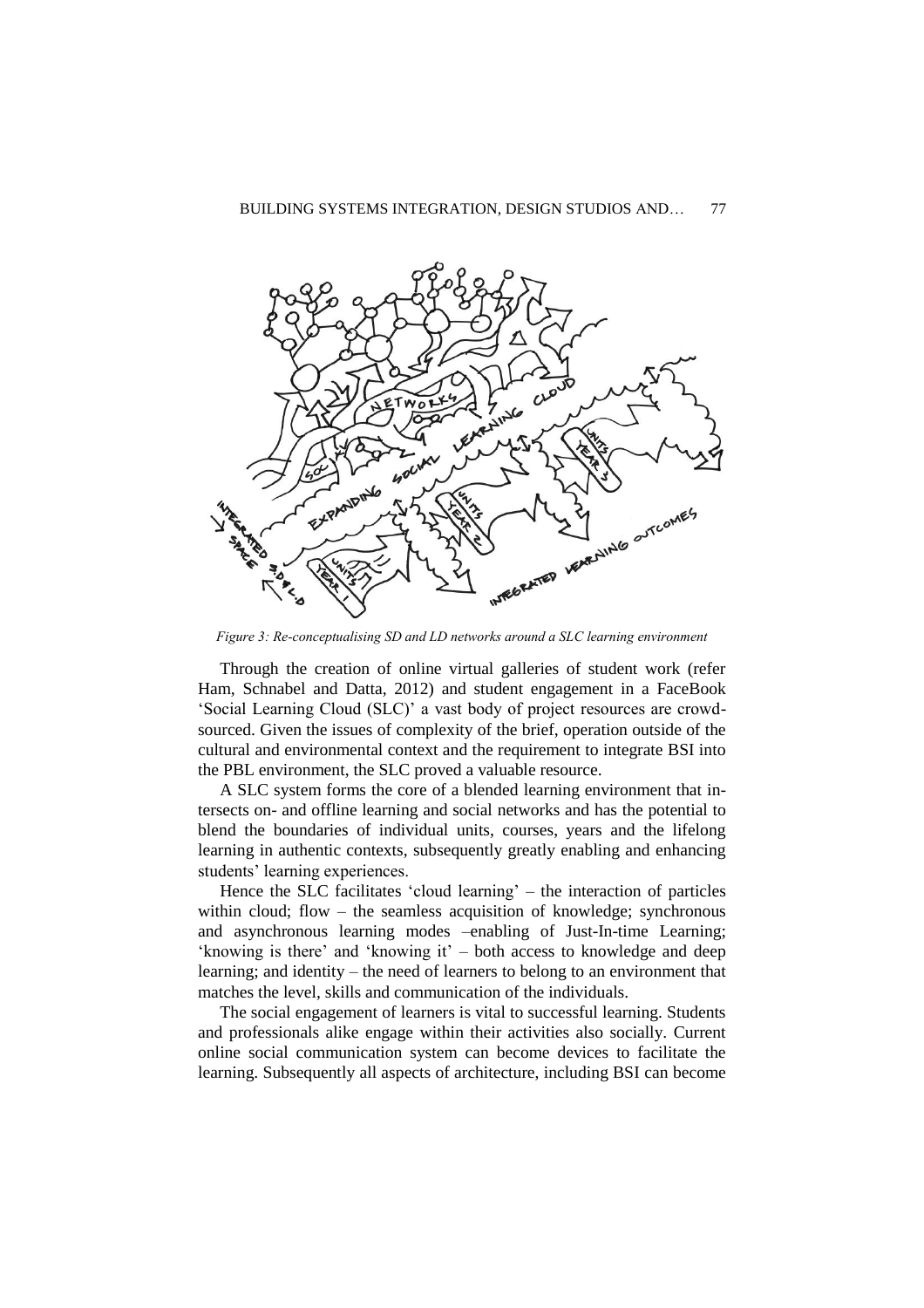a central to design activities. Blended learning environments, social communication platforms, and cloud-based instruments make a substantial contribution to the learning outcome and the collaboration between stakeholders, yet they is still some more development needed to integrates such systems into other aspects of the architectural education. Building information management systems employed in the professional praxis move already into the direction of more integrated and holistic collaboration within the construction industries.

#### **5. Conclusions**

Architectural practice has evolved from Rush's (1983) initial analysis of relationships between envelope, structure, mechanical and interior towards the implementation of BIM systems to manage the integration process. Approaches to both BSI and BIM widely differ across Universities around the world. A snapshot of Australia and Hong Kong provides an insight into two very different approaches that are dependent on a number of factors, including the architectural context within which the University operates. The dense, high-rise nature of CUHK in Hong Kong requires early knowledge of building services and their integration into complex multi-storey buildings, whereas the low-rise urban environment of Deakin University may have contributed to a minimal consideration of BSI in the design studio.

BSI and building science integration into the design studio faces many difficulties within a tightly constrained curriculum. The nature, scale and complexity of design projects set by Schools largely determines whether, and how BSI will be considered as a design issue for students. We provide a case study of a third year design studio founded within a Design studio culture that largely ignores BSI. By setting a major design project in Hong Kong and utilising a pilot Social Learning Cloud as a means of gathering, retaining and sharing resources to support students' detailed consideration of BSI within a design context, we anticipate an engagement in the issue that will enhance students learning.

## **References**

- Albanese, M. A., and Mitchell, S.:1 993, 'Problem-based learning: A review of the literature on its outcomes and implementations issues', *Academic Medicine*, *68*,52–81
- Ambrose, Michael A.: 2009, [BIM and Comprehensive Design Studio Education,](http://cumincad.scix.net/cgi-bin/works/Show?_id=caadria2009_021&sort=DEFAULT&search=bim&hits=160) Proceedings of the 14th International Conference on Computer Aided Architectural Design Research in Asia / Yunlin (Taiwan) 22-25 April, 757**-**760
- Ataman, O.: 2000, Some Experimental Results in the Assessment of Architectural Media, *Proceedings of the 22nd Annual Conference of the Association for Computer-Aided Design in Architecture: Eternity, Infinity and Virtuality in Architecture*, Washington D.C., 163–171.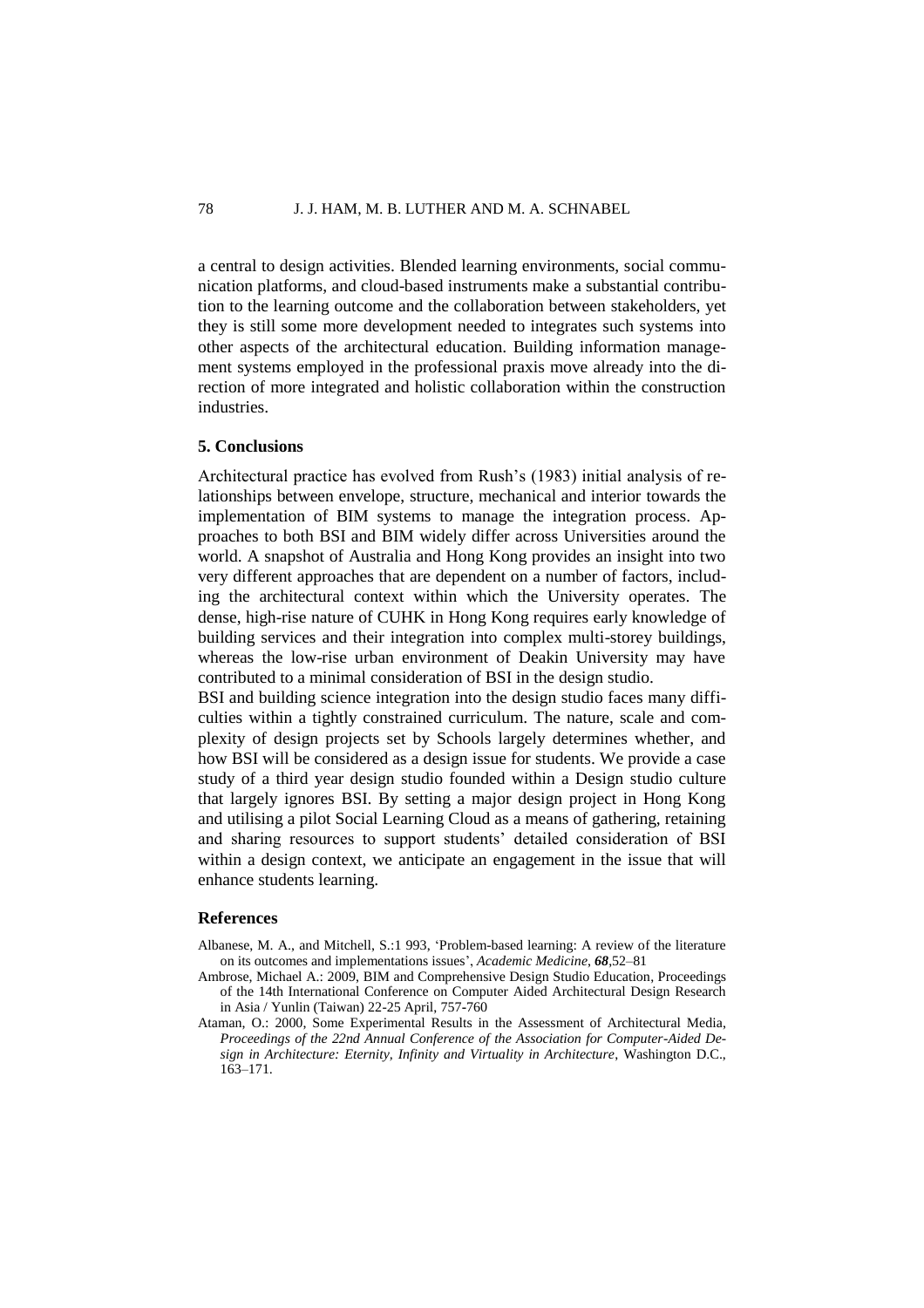- Bermudez, J. & King, K.: 2000 Media Interaction and Design Process: Establishing a Knowledge Base, *Automation in Construction,* **9**(1), 37–56.
- Dave, B.: 2000, Architecture of Digital Imagination, *Proceedings of the 5*th *Conference on Computer Aided Architectural Design Research in Asia*, Singapore, 297–306
- Ham, Jeremy J.: 2010, On representation and construction in a tectonic design studio, LAP Lambert Academic Publishing, Saarbrucken, Germany
- Ham, J. J. and Schnabel, M. A.: 2012, [How social is the virtual design studio? A case study of](http://cumincad.scix.net/cgi-bin/works/Show?_id=caadria2012_052&sort=DEFAULT&search=ham&hits=13)  [a third year design studio,](http://cumincad.scix.net/cgi-bin/works/Show?_id=caadria2012_052&sort=DEFAULT&search=ham&hits=13) Proceedings of the 17th International Conference on Computer Aided Architectural Design Research in Asia / Chennai 25-28 April, 173–182
- Ham, Jeremy J., [Schnabel, Marc Aurel](http://www.deakin.edu.au/research/admin/pubs/reports/database/dynamic/output/person/person.php?person_code=schnama&cat_code=) and [Datta, Sambit:](http://www.deakin.edu.au/research/admin/pubs/reports/database/dynamic/output/person/person.php?person_code=dattasa&cat_code=) 2012, Developing online construction technology resources in tectonic design education, in Achten, Henri; Pavlicek, Jiri; Hulin, Jaroslav and Matejdan, Dana (eds), Digital physicality: Proceedings of the 30th International Conference on Education and Research in Computer Aided Architectural Design in Europe, 135–142
- Howe, E. L. C. and Schnabel, M. A.: 2011, The Changing Face of Problem-Based Learning Social networking and interprofessional collaboration, in S. Bridges, C. McGrath & T. Whitehill (eds.), Researching Problem-based Learning in Clinical Education: The Next Generation. Springer, 121–137
- Goehner, D.: 1997, An Ethical Edge in Education: Cognizance of Copyrights and Copy Wrongs, *The Social and Moral Fabric of School Life*, Seattle, Washington, viewed 19th October 2003, <http://www.goehner.com/copyright.htm>.
- Johnston, S.: 1997, What is Representation, Why do we care, and What does it mean? Examining Evidence from Psychology, Jordan, J., Mehnert B. & Harfmann, A. (eds*), Proceedings of the 1997 Association of Computer Aided Design in Architecture Conference: Representation and Design*, Cincinnati, Ohio, 5–15.
- Kalisperis, L. and Pehlivanidou-Liakata, A.: 1998, Computers in Design Studio Teaching'\, *EAAE - eCAADe International Workshop Architectural Design Studio: Digital and Traditional,* Leuven, Belgium.
- Kvan, T.: 2003, Reasons to stop teaching CAAD, *Digital Design Education,* Garden City Publishing, 66–81
- Kvan, T.: 2001, The Problem of Studio Teaching -Revisiting the Pedagogy of Studio Teaching, *Architectural Education for the Asian Century, Proceedings of the 1<sup>st</sup> ACAE Conference on Architectural Education,* Tan, M. (ed.), Centre for Advanced Studies in Architecture, National University of Singapore, 2001, 95–105
- Kvan, T. & Thilakaratne, R 2003, 'Models in the Design Conversation', *Proceedings of the Second International Conference of the Association of Architecture Schools of Australasia,* Melbourne, Australia,

<http://www.arbld.unimelb.edu.au/events/conferences/aasa/maintenance/view\_book.php> Lawson, B. 1980, *How Designers Think,* Architectural Press, London.

- [Altomonte, Sergio](http://www.deakin.edu.au/research/admin/pubs/reports/database/dynamic/output/person/person.php?person_code=altomse&cat_code=) and Luther, Mark (2006) A roadmap to Renewable Adaptive Recyclable Environmental (R.A.R.E.) architecture, in Weber, Willi (eds), PLEA 2006: Proceedings of the 23rd International Conference on Passive and Low Energy Architecture, pp. 1-6, PLEA, Geneva, Switzerland
- Marton, F. & Saljo, R. 1976, 'On Qualitative Differences in Learning: Outcome and Process', British Journal of Educational Psychology, vol. 46, pp. 4-11.
- McCullough, M. 1996, *Abstracting Craft: The Practiced Digital Hand*, MIT Press, Massachusetts.
- Moloney, J. & Issa, R. 2003, 'Materials in Architectural Design Education Software: A Case Study', *International Journal of Architectural Computing,* Vol. 1, no. 1, pp. 46-58.
- Oblinger, D., & Oblinger, J. L., 2005, 'Educating the net generation'. *EDUCAUSE,* Boulder, CO.
- Perez-Gomez, A. & Pelletier, L. 1997, *Architectural Representation and the Perspective Hinge*, MIT Press, Cambridge, Massachusetts.